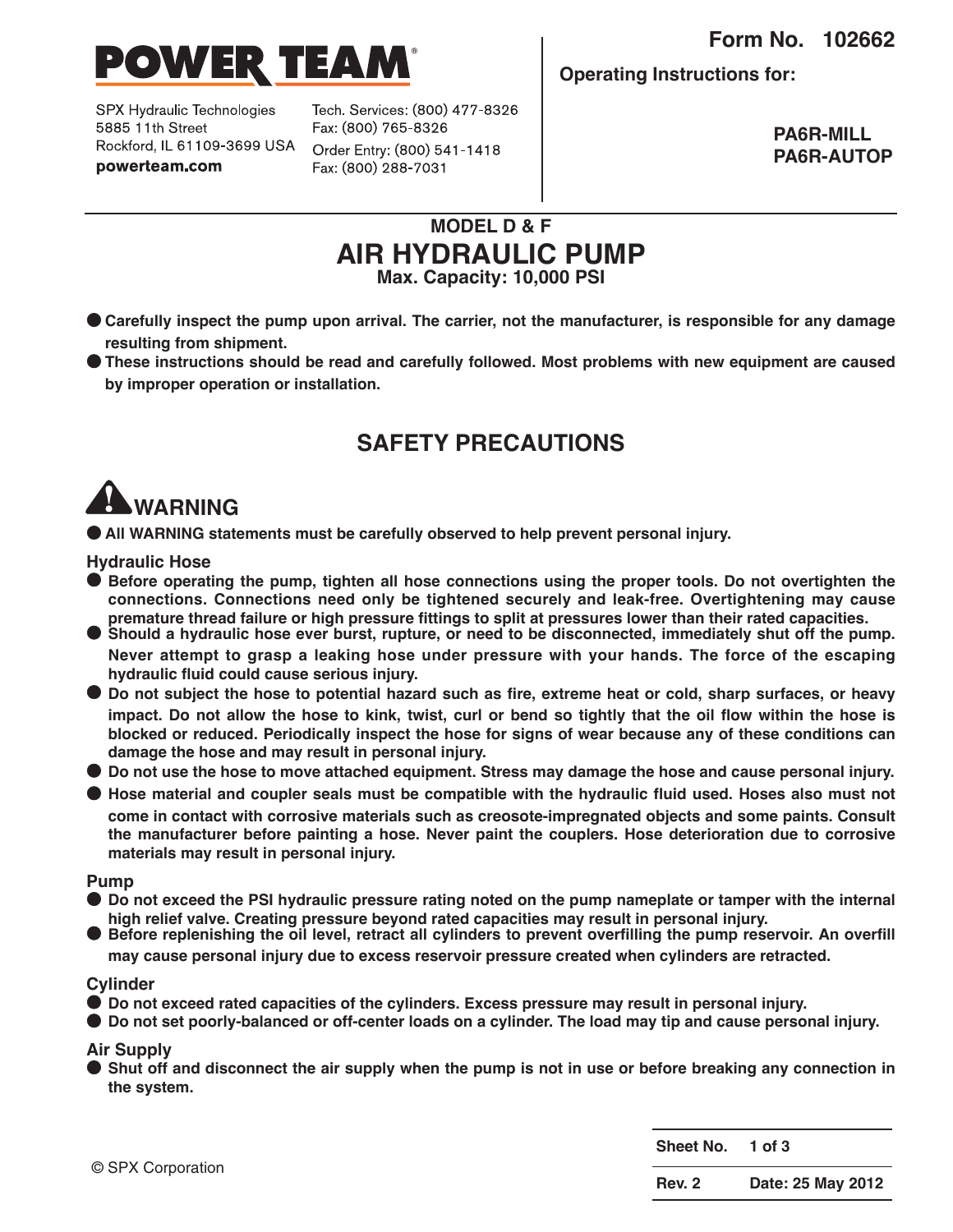## **PREPARATION & SET-UP**

#### **Air Supply**

The air supply should be capable of providing 20 CFM at 100 PSI to obtain the rated hydraulic output. Shop air line pressure should never fall below 40 PSI and should be regulated to a maximum of 125 PSI.

#### **Hydraulic Connections**

Clean areas around all oil ports of the pump and cylinders. Inspect all threads and fittings for signs of wear or damage and replace as needed. Clean all hose ends, couplers or union ends. Remove the thread protectors from the hydraulic oil outlets. Manually fill the clamps (if so equipped) and hoses with oil. Connect the hose assembly to the hydraulic oil outlet and couple the hose to the cylinder (if so equipped).

**IMPORTANT: Seal all external pipe connections with a high quality, nonhardening sealant.** PTFE tape can also be used to seal hydraulic connections if only one layer of tape is used. Apply the tape carefully to prevent it from being pinched by the coupler and broken off inside the system. Any loose pieces of tape could travel through the system and obstruct the flow of oil or cause jamming of precision-fit parts.

## **WARNINg: To help prevent personal injury,**

**● Ensure that all hydraulic connections are secure and tight before building pressure in the system.**

## **PREVENTIVE MAINTENANCE**

#### **NOTE: Any repair or servicing that requires dismantling the pump must be performed in a dirt-free environment by a qualified service technician.**

#### **Lubrication**

It is recommended that an in-line filter/regulator/lubricator be installed as close to the pump as possible. Set the unit to feed approximately 1 drop of SAE grade oil (5W to 30W) per minute. If no lubricator is used, or when the unit will be idle for a long time, add a few drops of SAE grade oil (5W to 30W) directly to the air intake weekly.

#### **Bleeding Air from the System**

Upon initial startup or after prolonged use, a significant amount of air may accumulate within the hydraulic system. This entrapped air can cause the cylinder to respond slowly or behave in an unstable manner. To remove the air, run the system through several cycles (extending and retracting cylinders) free of any load. **NOTE: The cylinder must be at a lower level than the pump to allow air to be released through the pump reservoir.**

#### **Inspecting the Hydraulic Fluid Level**

Check the oil level in the reservoir periodically. With all cylinder(s) retracted, the oil level should come to within 1/2" of the filler/breather cap. Drain, clean and replenish the reservoir with high-grade, approved Power Team hydraulic fluid yearly or more often if necessary. The frequency of oil change will depend upon the general working conditions, severity of use and overall cleanliness and care given the pump.

#### **Maintenance Cleaning**

- 1. Keep the outer surface of the pump as free from dirt as possible.
- 2. Protect all unused couplers.
- 3. Keep all hose connections free of dirt and grime.
- 4. Keep the filler/breather cap clean and unobstructed at all times.
- 5. Equipment connected to the pump must be kept clean.
- 6. Use only high-grade, approved Power Team hydraulic fluids in this pump. Change as recommended.

Note: Shaded areas reflect last revision(s) made to this form.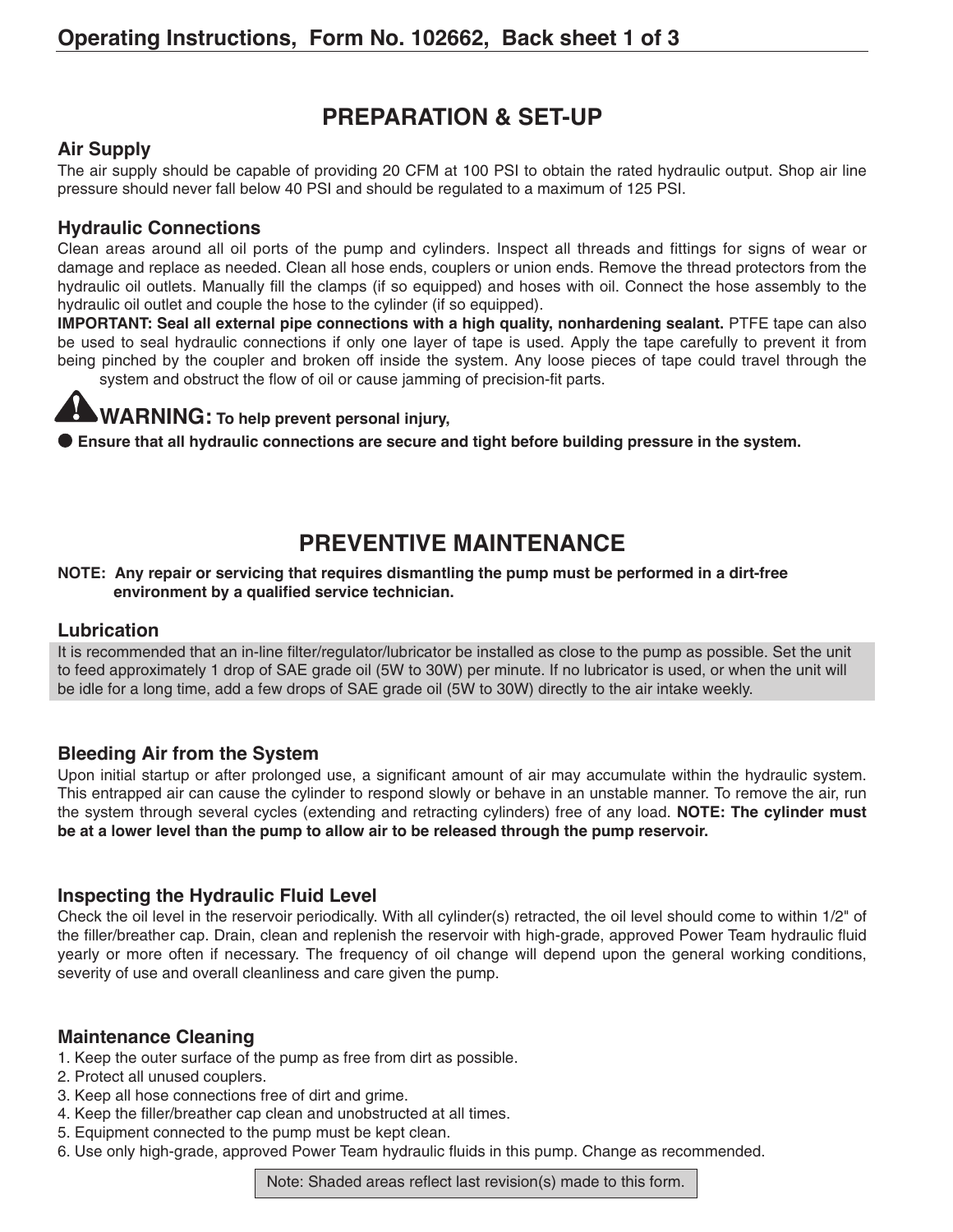#### **Draining and Cleaning the Reservoir**

#### **IMPORTANT: Clean the pump exterior before the pump interior is removed from the reservoir.**

- 1. Remove the screws that fasten the pump assembly to the reservoir. Remove the pump assembly from the reservoir. Do not damage the gasket, filter or safety valve.
- 2. Drain the reservoir of all fluid. Refill half full with clean Power Team hydraulic fluid.
- 3. Place the pump assembly back onto the reservoir and secure with two machine screws assembled on opposite corners of the housing.
- 4. Run the pump for several minutes. Remove the two cover screws and lift off the pump assembly again. Drain and wipe out the reservoir with a clean, lint-free cloth.
- 5. Fill the reservoir with high-grade, approved Power Team hydraulic fluid to within 1/2" of the top lip of the reservoir. Place the pump assembly (with gasket) on the reservoir and install the screws. Tighten securely and evenly.

#### **Adding Oil to the Reservoir**

- 1. Cylinder(s) must be fully retracted and the air supply disconnected when adding oil to the reservoir.
- 2. Clean the entire area around the filler/breather cap before removing the filler/breather cap.
- 3. Use a clean funnel with filter when adding oil.
- 4. Use only approved Power Team hydraulic fluids.
- 5. Fill to within 1/2" of the filler/breather cap.

#### **Priming the Pump Unit**

- 1. Connect the oil line to the pressure port. Place the other end of the oil line in the pump filler hole.
- 2. Attach air line with shut-off valve to the pump.
- 3. Open the air valve. Pump will begin to reciprocate, and oil will advance through the hose or oil line and return to the pump reservoir. Allow the pump to cycle approximately 15 seconds.
- 4. Plug the manifold pressure port. If the pump builds pressure, it has been successfully primed.

#### **Periodic Cleaning**

**IMPORTANT: The greatest single cause of failure in hydraulic pumps is dirt. Keep the pump and attached equipment clean to prevent foreign matter from entering the system.**

All unused couplers must be sealed with thread protectors. All hose connections must be free of grit and grime. Use only high-grade, approved Power Team hydraulic fluid in this unit and change at least once a year.

| <b>Sheet No.</b> | 2 of 3            |
|------------------|-------------------|
| <b>Rev. 2</b>    | Date: 25 May 2012 |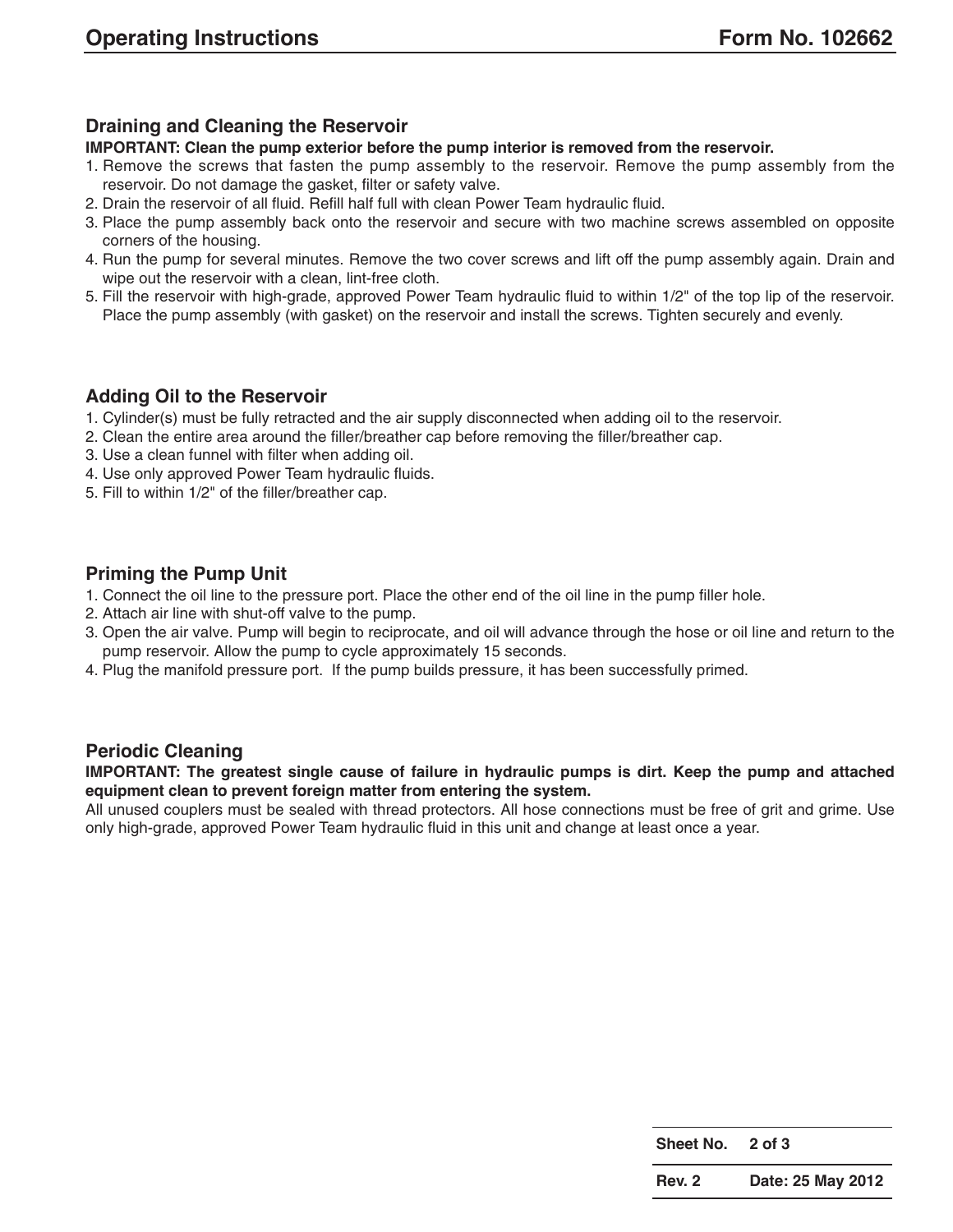#### **gauges**

#### **WARNINg: To help prevent personal injury, use a gauge of the proper rating for the pressure used. Installing an In-line Air Pressure gauge**

- 1. Remove the male fitting from the air filter and install a tee adapter, with gauge, between the hose and air filter.
- 2. Install male fitting into the tee adapter and securely tighten the hose to the male fitting.

#### **Installing an In-line Hydraulic Pressure gauge**

- 1. Install a tee adapter, with gauge, between the valve and the cylinder.
- 2. Tighten all connections securely but do not overtighten.

#### **Fire-Resistant Hydraulic Fluid**

Flame Out 220™\* fire-resistant hydraulic fluid is compatible with all Power Team Equipment. The use of this fluid does not require the changing of seals in any Power Team pump or cylinder and is available through your local Power Team distributor.

\* Flame Out 220™ is approved by Factory Mutual Research.

| <b>PROBLEM</b>                                                                                                        | <b>CAUSE</b>                                                                                                                   | <b>SOLUTION</b>                                                                                                                                                                                                                                                                                         |
|-----------------------------------------------------------------------------------------------------------------------|--------------------------------------------------------------------------------------------------------------------------------|---------------------------------------------------------------------------------------------------------------------------------------------------------------------------------------------------------------------------------------------------------------------------------------------------------|
| Pump reciprocates but no oil<br>delivery. (cylinder will not extend)                                                  | 1. Low oil level.<br>2. Pump not primed.<br>3. Oil filter contamination.                                                       | 1. Add oil as instructed in<br>Preventive Maintenance section.<br>2. Prime pump as instructed in<br>Preventive Maintenance section.<br>3. Clean filter.                                                                                                                                                 |
| Cylinder(s) advance to desired<br>stroke but pump does not build<br>desired hydraulic pressure (air<br>motor running) | 1. Faulty gauge.<br>2. Reservoir not vented.<br>3. Oil level too low.<br>4. Leaky connection or hose.<br>5. Excess air in oil. | 1. Replace gauge.<br>2. Vent reservoir by removing<br>shipping plug and installing<br>filler/vent cap.<br>3. Fill reservoir to within 1/2" of fill<br>hole with cylinders retracted.<br>4. Tighten connections or replace<br>hose.<br>5. Bleed unit as instructed in<br>Preventive Maintenance section. |
| Pump will not build to maximum<br>pressure (air motor stopped<br>running)                                             | 1. Inadequate air supply.<br>2. Air regulator not set properly.<br>3. Leaking air line or connections.                         | 1. Check air supply. Minimum of<br>100 PSI air pressure is needed<br>to obtain 10,000 PSI hydraulic<br>pressure.<br>2. Increase or decrease hydraulic<br>pressure by turning regulator<br>clockwise or counterclockwise to<br>achieve desired pressure.<br>3. Repair or replace.                        |
|                                                                                                                       |                                                                                                                                |                                                                                                                                                                                                                                                                                                         |

# **TROUBLE-SHOOTINg gUIDE**